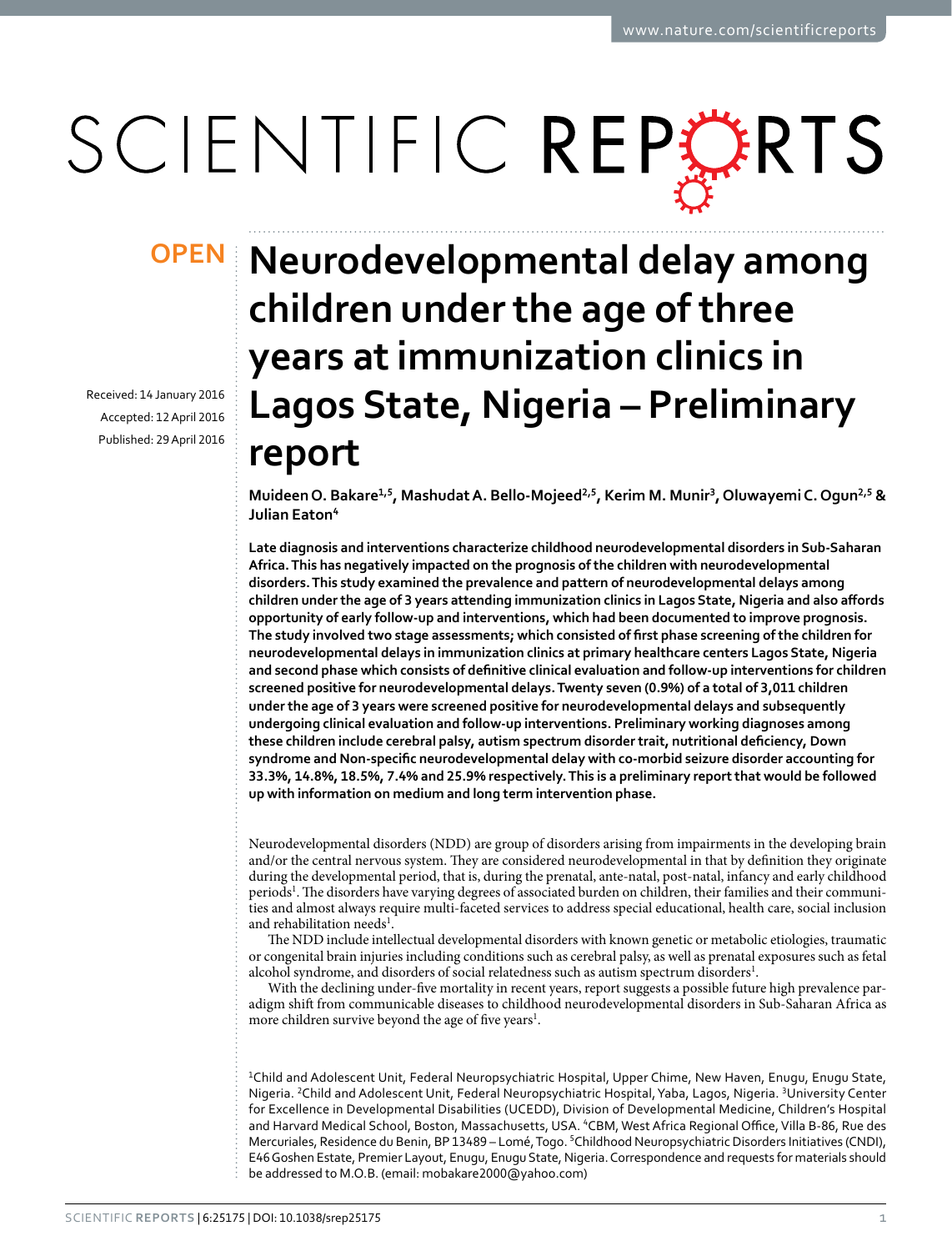The study is part of a project titled, "Early Identification and Intervention for Childhood Neurodevelopmental Disorders among Children under the age of 3 years in Lagos State, Nigeria". This project incorporates screening and interventional follow-up for neurodevelopmental disorders among children under the age of three years.

Prior to now, data are not available regarding the prevalence and pattern of neurodevelopmental disorders among young children under the age of 3 years in Nigeria and other sub-Saharan African countries. This is often as a result of late diagnosis and interventions that characterized neurodevelopmental disorders in this region, with earliest diagnoses often made at school age between the ages of 6 and 8 years, leading to late interventions for these children<sup>[2](#page-3-1)</sup>. Details about factors that may be responsible for the late diagnosis in sub-Saharan Africa are contained in a previous review<sup>[2](#page-3-1)</sup>.

Having baseline data about prevalence and pattern of neurodevelopmental delay in this age group would help healthcare and educational services planning for such children, who may have special education needs.

The Federal Government of Nigeria in 1999 introduced the National Program on Immunization (NPI) to replace the existing Expanded Program on Immunization (EPI) that was initiated in 1979. The NPI was established with a key focus to provide support to the implementation of the State and Local Government Area (LGA) immunization programs<sup>3</sup>.

Immunization clinics at the primary healthcare centers constitute major clinical source of convergence for children under the age of 3 years and their mothers. The immunization clinic environment also affords the opportunity for early screening for neurodevelopmental delay among these children in a less stigmatizing setting.

This study assessed the prevalence and pattern of neurodevelopmental delays among children under the age of 3 years attending immunization clinics in primary health care centers in two randomly selected Local Government Areas (LGAs) of the twenty LGAs in Lagos State, Nigeria.

This is aimed at providing preliminary baseline data on prevalence and pattern of neurodevelopmental delays among children under the age of three years in Nigeria and also to provide early interventional follow up for these children, which had been documented to improve prognosis<sup>[1](#page-3-0)</sup>.

The study is a preliminary report of the project titled, "Early Diagnosis and Interventions for Childhood Neurodevelopmental Disorders (NDD) among Children under the Age of 3 Years in Lagos State, Nigeria" supported by Grand Challenges Canada (GCC).

#### **Methods**

Location. The locations of the study were immunization clinics of primary healthcare centers in two of twenty Local Government Areas (LGAs) in Lagos State, South West Nigeria. Lagos State is the second most populous State in Nigeria after Kano out the 36 States and Federal Capital Territory (FCT) in Nigeria. It is sub-divided into 20 Local Government Areas (LGAs). Each of the LGA is involved in National Program on Immunization (NPI) at Primary Health Care (PHC) level<sup>[1](#page-3-0)</sup>.

#### **Materials**

**Sociodemographic Questionnaire.** This was used to obtain basic demographic information of the mothers and children attending the immunization clinics.

**WHO Child Growth Standard Charts.** Growth charts are visible displays of a child's physical growth and development<sup>4</sup>. WHO standard growth charts have two reference curves for both sexes in relation to weight for age, length for age and head circumference for age. Normal variations are assumed to include two standard deviations above and below the mean, that is, 3rd and 97th percentile. Recordings below the 3rd percentile would be said to be an indication of delayed growth. For this study, the weight for age, length for age and Head Circumference for age charts for both sexes were used. WHO Child Growth Standard Chart was used in this study to assess length for age, weight for age, and head circumference for age for each child studied, with the aim of further assessment for problem of malnutrition in a child with recording below  $3^{rd}$  percentile in any of the measured parameters.

**Infant Development Inventory (IDI).** The IDI has introductory part that asked the parents to describe their child generally and a second part that assessed the child development specifically in the areas of; *Social*; Self-Help; Gross Motor; Fine Motor and *Language*, which help to estimate the mental age of the child<sup>[5](#page-3-4)</sup>. Further details about this Instrument can be found in the url link in the reference. This was used to screen for parental developmental concern in children within the age range of 0 to 18 Months.

**Child Development Review (CDR).** The CDR has introductory part that asked the parents to describe their child generally and a second part that assessed the child development specifically in the areas of; *Social;*  Self-Help; Gross Motor; Fine Motor and Language, which help to estimate the mental age of the child<sup>[6](#page-4-0)</sup>. The CDR also contained additional information or checklist of additional problems that the child may be experiencing. Further details about this Instrument can be found in the url link in the reference. This was used to screen for parental developmental concern in children above 18 Months of age.

**CDC Mile Stone Moments (CDCMM).** CDC Mile Stone Moments assessed child development specifically in the areas of; *Social/Emotional; Language/Communication; Cognitive; Movement/Physical Development*[7](#page-4-1) . Further details about this Instrument can be found in the url link in the reference. This was used to screen for parental developmental concern in children within the age range of 0 to 36 Months.

#### **Ethical Consideration**

The objective of the study was explained to the mothers bringing their children to the immunization clinics and their inform consent obtained before the screening and anthropometric measurements for the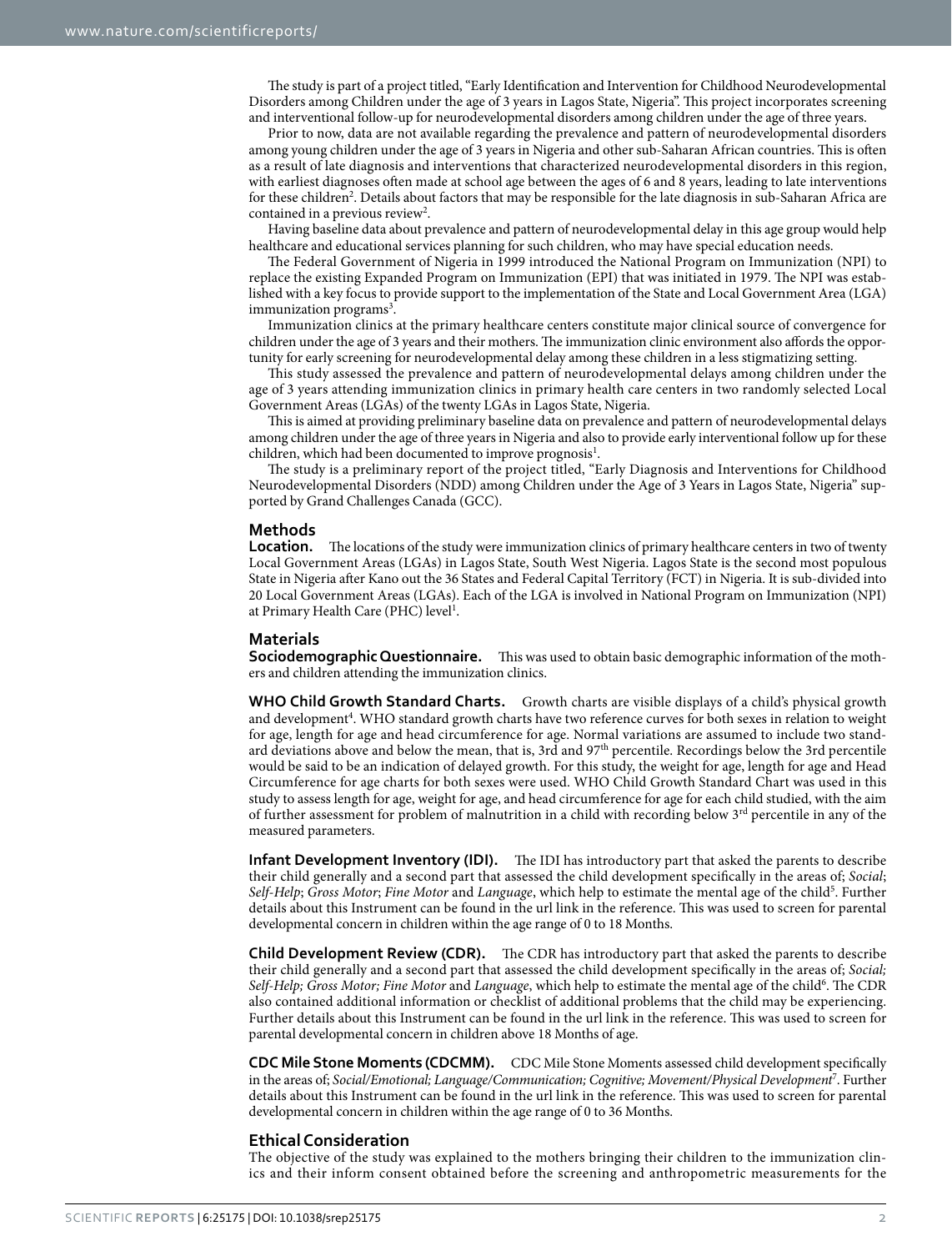<span id="page-2-0"></span>

| Gender | <b>Children Screened</b><br>N(%) | <b>Children with Developmental Delay</b><br>N(% |
|--------|----------------------------------|-------------------------------------------------|
| Male   | 1,424(47.3)                      | 14(1.0)                                         |
| Female | 1,587(52.7)                      | 13(0.8)                                         |
| Total  | 3,011(100)                       | 27(0.9)                                         |

#### **Table 1. Gender Distribution of children screened positive for developmental delay.**

children. The ethical approval for this study was obtained from the Institutional Review Board (IRB) of Federal Neuropsychiatric Hospital, Yaba, Lagos, Lagos State Nigeria. The methods for this project were carried out in accordance with the approved guidelines.

#### **Procedure**

The diagnostic procedure was in two phases consisting of screening and clinical evaluation:

**First Phase.** The first phase consisted of screening of the children for neurodevelopmental delays with IDI, CDR and CDCMM through parental report regarding the achievement of different milestones by the individual child. During this phase, anthropometric measurements of weight, length and head circumference were also done for individual child seen at immunization clinics. A total of 3,011 mothers (98.2%) out of the 3,065 mothers approached over a two year period of the project consented to screening and anthropometric measurement for their children. The children were screened consecutively as they attended immunization clinics. The first 1,500 children were screened with either  $IDI<sup>5</sup>$  $IDI<sup>5</sup>$  $IDI<sup>5</sup>$  and  $CDCMM<sup>7</sup>$  $CDCMM<sup>7</sup>$  $CDCMM<sup>7</sup>$  or  $CDR<sup>6</sup>$  $CDR<sup>6</sup>$  $CDR<sup>6</sup>$  and  $CDCMM<sup>7</sup>$ , depending on the age of a particular child at the time of screening. Based on the first 1,500 children screened, it was observed that CDCMM showed 100% sensitivity against IDI and CDR in detecting children with neurodevelopmental delays based on the parents' report. The rest of the children (1,511) were screened with only CDC Milestone Moments<sup>[7](#page-4-1)</sup>, because of the commercial implication of the other two screening tools (IDI and CDR). Out of a total of 3,011 children screened for neurodevelopmental delay, 27 (0.9%) screened positive for neurodevelopmental delay and were qualified for second phase which was definitive clinical evaluation and follow-up.

**Second Phase.** The second phase of clinical evaluation and follow-up interventions, presently ongoing at the Child and Adolescent Center of Federal Neuropsychiatric Hospital, Yaba, Lagos is examining the following parameters for each individual child screened positive for neurodevelopmental delay: developmental trajectory/ developmental milestone; cognitive trajectory/education needs assessment; adaptive functioning; biomedical profile; co-morbid physical health problems; nutritional components and definitive diagnosis. As the present period represents preliminary follow-up period, detail information about many of these parameters are presently inconclusive. For example, information about cognitive trajectory and adaptive functioning is presently not available, as assessment of these parameters is deferred till school age, which is about six (6) years in this environment. Assessment of cognitive trajectory and adaptive functioning would follow the methods highlighted in a previous publication in this environment<sup>[8](#page-4-2)</sup>, in view of lack of standardized culturally adaptive tools. However, we are able to report at this time pattern of preliminary diagnoses we are working with among the 27 children screened positive for neurodevelopmental delays. The preliminary diagnoses were made following diagnostic criteria specified in the International Classification of Diseases, tenth Edition (ICD-10). The average follow-up period till date for these children is about three (3) months.

#### **Results**

A total of 3,011 children were screened at the immunization clinics under the primary healthcare centers of two Local Government Areas of Mushin and Oshodi in Lagos State, South West Nigeria. This figure represents 98.2% of total numbers of children and mothers approached to be screened.

Out of the total of 3,011 children screened, there are 1,587 female children (52.7%) and 1,424 male children (47.3%). The age range of the children screened and followed up over the two year period of the project is 3 to 36 months. Mean age was about 6.0 months at the point of first screening. Each child screened was followed up for at least 6 months following the first screening to rule out any fresh sign of neurodevelopmental delay after the first screening.

A total of 27 children (0.9%) were screened positive for neurodevelopmental delay. Out of this total, there are 14 males (1.0%) and 13 females (0.8%), showing that male children are more likely to experience neurodevelopmental delay. However, this difference was not statistically significant ( $X^2 = 0.23$ , df = 1, p = 0.634). The age range of children with neurodevelopmental delay is 3 to 31 months. Their mean age is  $12.8 \pm 8.9$  months, with a median age of 9.0 months. [Table 1](#page-2-0) showed gender information of children screened positive for neurodevelopmental delay.

**Preliminary working diagnoses pattern.** [Table 2](#page-3-5) showed preliminary working diagnoses pattern of children screened positive for neurodevelopmental delays and other follow up information till date. Cerebral palsy, Autism Spectrum Disorder trait, Nutritional deficiency, Down Syndrome and Non-Specific neurodevelopmental delay with co-morbid seizure disorder accounted for 33.3%, 14.8%, 18.5%, 7.4% and 25.9% of the neurodevelopmental delays observed respectively.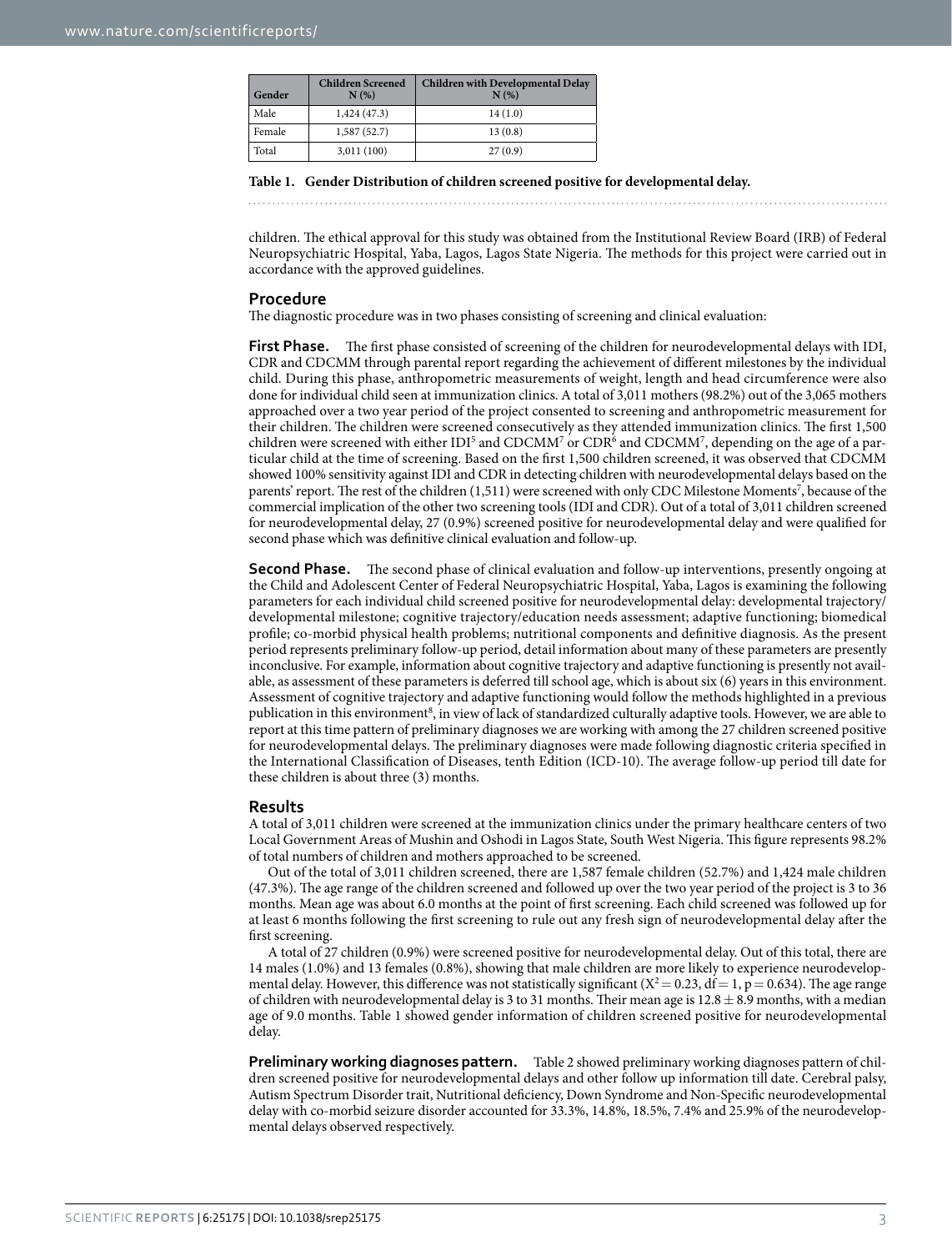<span id="page-3-5"></span>

| <b>Preliminary Working Diagnosis</b>                                | Frequency<br>N(%) | <b>Comments on Follow-up</b>                                                                                                                                                                                            | <b>Present Frequency</b><br>on Follow-up $N(\%)$ |
|---------------------------------------------------------------------|-------------------|-------------------------------------------------------------------------------------------------------------------------------------------------------------------------------------------------------------------------|--------------------------------------------------|
| Cerebral Palsy $\pm$ Seizure Disorder                               | 9(33.3)           | Presently on follow-up at Tertiary Care Center                                                                                                                                                                          | 9(34.6)                                          |
| Autism Spectrum Disorder (ASD) Trait                                | 4(14.8)           | Presently on follow-up at Tertiary Care Center                                                                                                                                                                          | 4(15.4)                                          |
| Nutritional Deficiency                                              | 5(18.5)           | All children improved following 3 Months period<br>of follow-up and nutritional advice to the mothers<br>(achieved at least 3rd percentile weight gain and length<br>on WHO Standard Growth Charts). Still on follow-up | 5(19.2)                                          |
| Down Syndrome                                                       | 2(7.4)            | Presently on follow-up at Tertiary Care Center                                                                                                                                                                          | 2(7.7)                                           |
| Non Specific developmental delay with<br>co-morbid Seizure Disorder | 7(25.9)           | One (1) of these children is lost to death from<br>Aspiration following Seizure Episode (Parents Report).<br>The rest are still on follow-up                                                                            | 6(23.1)                                          |
| Total                                                               | 27(100)           |                                                                                                                                                                                                                         | 26(100)                                          |

**Table 2. Prevalence and pattern of preliminary working diagnoses of children screened positive for neurodevelopmental delay in immunization clinics in South West Nigeria.**

#### **Discussion**

In the first phase of the screening at the immunization clinics, this study adopted the approach of using screening tools to elicit parental concerns about development of their children under the age of three (3) years. This approach combined the two methods of screening with tools and eliciting parental concerns, both of which had been identified as effective ways of early screening for neurodevelopmental and behavioral problems<sup>[9](#page-4-3)</sup>. It has been documented that parental information and concerns are important in early detection of neurodevelopmental problems in affected children<sup>[10–12](#page-4-4)</sup>.

Prevalence of neurodevelopmental delays among children under the age of three years in this study was found to be 0.9%. Cerebral palsy, Autism Spectrum Disorder trait, Nutritional deficiency, Down Syndrome and Non-Specific neurodevelopmental delay with co-morbid seizure disorder accounted for 33.3%, 14.8%, 18.5%, 7.4% and 25.9% of this prevalence respectively.

Male children are more likely to experience neurodevelopmental delay compare to the female children. However, this difference is not statistically significant.

It is difficult to compare these findings with previous studies, because this is probably the first time that neurodevelopmental delay screening would be focusing on young children under the age of three years at immunization clinic setting in a Sub-Saharan African sub-region.

Late diagnosis and interventions have characterized neurodevelopmental disorders in Sub-Saharan African children population despite usual early parental concern about development<sup>2</sup>. As a result of late interventions for children with neurodevelopmental disorders in the region, their optimal functioning is not achieved as depicted by many of them not having access to any form of education and impairment in expressive language ability<sup>[2](#page-3-1)</sup>.

The need to diagnose early neurodevelopmental disorder and thus provide early interventions and follow-up which had been documented to improve prognosis $1,2$  $1,2$  informs this study.

Follow-up for these children would continue through fortnight clinical appointments at the tertiary care center, Child and Adolescent Center of Federal Neuropsychiatric Hospital, Yaba, Lagos, Nigeria.

#### **Limitation**

The study provides preliminary data that cannot be generalized as at present. There is need for Government buy-in to produce a nationally representative data that would be useful for healthcare and educational services planning for children with neurodevelopmental disability in the country.

#### **Conclusions**

The findings of this study showed preliminary data about prevalence and pattern of neurodevelopmental delays in children under the age of three years in Nigeria. Expanding this process nationally in Nigeria would afford availability of baseline data that can help in healthcare and educational services planning for this group of children with neurodevelopmental disability. The process would also afford early follow-up and interventions for the children with the ultimate aim of improving their functioning and prognosis.

Future direction should focus on lobbying for and enacting legislations that would promote community inclusion for children and adults with neurodevelopmental disability in Nigeria.

#### **References**

- <span id="page-3-0"></span>1. Bakare, M. O., Munir, K. M. & Bello-Mojeed, M. A. Public health and research funding for childhood neurodevelopmental disorders in Sub-Saharan Africa: a time to balance priorities. *Healthcare in Low-Resource Setting.* **2(1),** doi: [http://dx.doi.org/10.4081/](http://dx.doi.org/10.4081/hls.2014.1559) [hls.2014.1559](http://dx.doi.org/10.4081/hls.2014.1559) (2014); [Date of access: 10/03/2016].
- <span id="page-3-1"></span>2. Bakare, M. O. & Munir, K. M. Excess of non-verbal cases of autism spectrum disorders presenting to orthodox clinical practice in Africa - a trend possibly resulting from late diagnosis and intervention. *S Afr J Psychiatr.* **17(4),** 118–120, doi: [http://dx.doi.](http://dx.doi.org/10.7196/sajp.295) [org/10.7196/sajp.295](http://dx.doi.org/10.7196/sajp.295) (2011); [Date of access – 06/01/2016].
- <span id="page-3-2"></span>3. World Health Organization (WHO) - Regional Office for Africa. Immunization and Vaccine Development; [http://www.afro.who.](http://www.afro.who.int/en/nigeria/country-programmes/immunization-and-vaccine-development.html) [int/en/nigeria/country-programmes/immunization-and-vaccine-development.html](http://www.afro.who.int/en/nigeria/country-programmes/immunization-and-vaccine-development.html) [Date of access: 06/01/2016].
- <span id="page-3-3"></span>4. World Health Organization (WHO): WHO Child Growth Standard; <http://www.who.int/childgrowth/en> [Date of access: 06/01/2016].
- <span id="page-3-4"></span>5. Ireton, H. Infant Development Inventory;<http://www.fpnotebook.com/peds/neuro/InfntDvlpmntInvntry.htm> [Date of access: 06/01/2016].